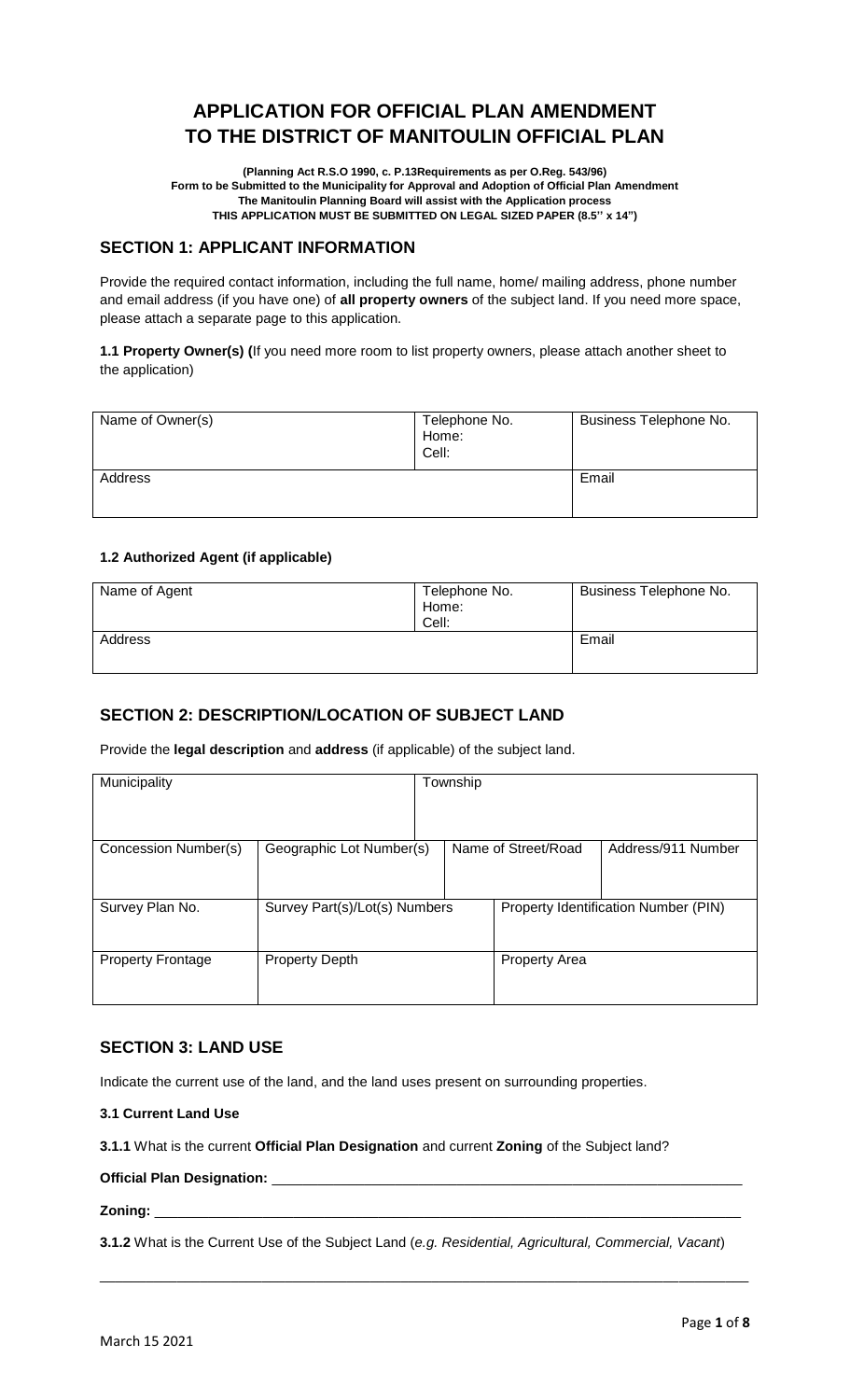### **3.2 Past Land Uses and Adjacent Land Uses**

Check off all land uses that apply:

| <b>Land Use</b>                                                                 | On the Subject Land | On Land within 500 m (more if<br>specified) |
|---------------------------------------------------------------------------------|---------------------|---------------------------------------------|
| <b>Agricultural Operation,</b><br>including livestock operation or<br>stockyard |                     |                                             |
| A Landfill or other waste<br>processing site, closed or active                  |                     |                                             |
| A sewage treatment plant or<br>lagoon                                           |                     |                                             |
| A mine site, active or<br>abandoned, or any mine<br>hazards                     |                     |                                             |
| An active aggregate operation<br>within 1000 metres                             |                     |                                             |
| A contaminated site, gas<br>station or petroleum<br>fuel/storage                |                     |                                             |
| An Industrial/Commercial Use<br>(Specify the use)                               |                     |                                             |
| An Airport                                                                      |                     |                                             |

## **SECTION 4: EXPLANATION OF AMENDMENT**

Explain the reason for the amendment –e.g. a change to the Official Plan designation of the land, a change to a policy in the Official Plan, and/or an additional land use not currently permitted on the subject land.

### **4.1 Type of Amendment**

**4.1.1** Do you propose to **change, delete, amend, or add a policy** in the Official Plan?

|                                                                                                       | YES NO |  |
|-------------------------------------------------------------------------------------------------------|--------|--|
|                                                                                                       |        |  |
| 4.1.2 Does the proposal change, delete, or replace a Schedule of the Official Plan?_____ YES _____ NO |        |  |
|                                                                                                       |        |  |
|                                                                                                       |        |  |
|                                                                                                       |        |  |

### **4.2 Reason for the Amendment**

Specify in detail the **reason for the amendment** – e.g. what new land uses are being proposed, or what new development requires the amendment. If you need more space, please attach a separate page to the application.

\_\_\_\_\_\_\_\_\_\_\_\_\_\_\_\_\_\_\_\_\_\_\_\_\_\_\_\_\_\_\_\_\_\_\_\_\_\_\_\_\_\_\_\_\_\_\_\_\_\_\_\_\_\_\_\_\_\_\_\_\_\_\_\_\_\_\_\_\_\_ \_\_\_\_\_\_\_\_\_\_\_\_\_\_\_\_\_\_\_\_\_\_\_\_\_\_\_\_\_\_\_\_\_\_\_\_\_\_\_\_\_\_\_\_\_\_\_\_\_\_\_\_\_\_\_\_\_\_\_\_\_\_\_\_\_\_\_\_\_\_ \_\_\_\_\_\_\_\_\_\_\_\_\_\_\_\_\_\_\_\_\_\_\_\_\_\_\_\_\_\_\_\_\_\_\_\_\_\_\_\_\_\_\_\_\_\_\_\_\_\_\_\_\_\_\_\_\_\_\_\_\_\_\_\_\_\_\_\_\_\_ \_\_\_\_\_\_\_\_\_\_\_\_\_\_\_\_\_\_\_\_\_\_\_\_\_\_\_\_\_\_\_\_\_\_\_\_\_\_\_\_\_\_\_\_\_\_\_\_\_\_\_\_\_\_\_\_\_\_\_\_\_\_\_\_\_\_\_\_\_\_ \_\_\_\_\_\_\_\_\_\_\_\_\_\_\_\_\_\_\_\_\_\_\_\_\_\_\_\_\_\_\_\_\_\_\_\_\_\_\_\_\_\_\_\_\_\_\_\_\_\_\_\_\_\_\_\_\_\_\_\_\_\_\_\_\_\_\_\_\_\_ \_\_\_\_\_\_\_\_\_\_\_\_\_\_\_\_\_\_\_\_\_\_\_\_\_\_\_\_\_\_\_\_\_\_\_\_\_\_\_\_\_\_\_\_\_\_\_\_\_\_\_\_\_\_\_\_\_\_\_\_\_\_\_\_\_\_\_\_\_\_ \_\_\_\_\_\_\_\_\_\_\_\_\_\_\_\_\_\_\_\_\_\_\_\_\_\_\_\_\_\_\_\_\_\_\_\_\_\_\_\_\_\_\_\_\_\_\_\_\_\_\_\_\_\_\_\_\_\_\_\_\_\_\_\_\_\_\_\_\_\_ \_\_\_\_\_\_\_\_\_\_\_\_\_\_\_\_\_\_\_\_\_\_\_\_\_\_\_\_\_\_\_\_\_\_\_\_\_\_\_\_\_\_\_\_\_\_\_\_\_\_\_\_\_\_\_\_\_\_\_\_\_\_\_\_\_\_\_\_\_\_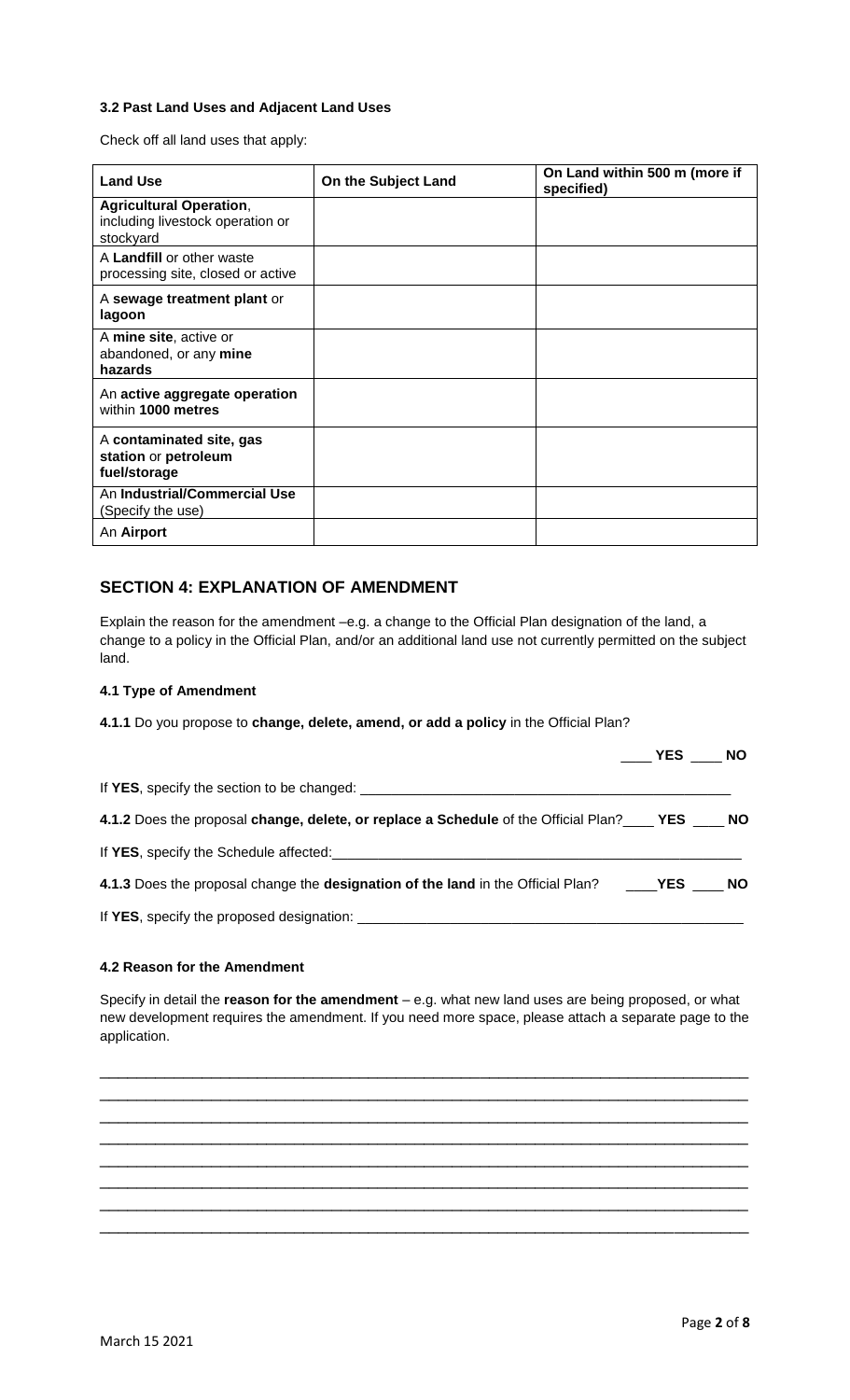## **SECTION 5: SERVICING**

Indicate the current services provided to the land – electricity, telephone, water, sewer, waste disposal, school bussing, etc. Also indicate the servicing the development will require, if it is not already in place.

| 5.1 Water Supply                                                                                                  |
|-------------------------------------------------------------------------------------------------------------------|
| Indicate the current and proposed supply of water for the land                                                    |
| 5.1.1 Current Water Servicing                                                                                     |
| ___ Municipal Piped Water Supply ____Private Communal Piped Water Supply ____Well                                 |
|                                                                                                                   |
| 5.1.2 Proposed Water Servicing                                                                                    |
| Municipal Piped Water Supply ____Private Communal Piped Water Supply ____Well                                     |
|                                                                                                                   |
| 5.2 Sewage/Wastewater Disposal                                                                                    |
| Indicate the current and proposed sewage/wastewater service for the land                                          |
| 5.2.1 Current Sewage Servicing                                                                                    |
| <b>Municipal Sewers Lace Private Communal Sewers Lace Private Communal Septic System</b>                          |
| ___ Private Individual Septic System _____ Other: ______________________________                                  |
| 5.2.2 Proposed Sewage Servicing                                                                                   |
| ___ Municipal Sewers ____Private Communal Sewers ____Private Communal Septic Tank                                 |
|                                                                                                                   |
| 5.3 Access                                                                                                        |
| Indicate how the property is currently accessed, and how it is proposed to be accessed if there is any<br>change. |
| Municipally Maintained Road (Year Round) ____Municipally Maintained Road (Seasonal)                               |
| Provincial Highway                                                                                                |
| Open Road Allowance (Privately Maintained or Unmaintained) __Private Road (Right-of-Way)                          |
| <b>Water Access</b>                                                                                               |
| <b>5.4 Other Services</b>                                                                                         |

Indicate what other services are available to the property, if known.

\_\_\_\_Telephone \_\_\_\_Internet \_\_\_\_Electricity \_\_\_\_Waste Collection/Disposal \_\_\_\_School Busing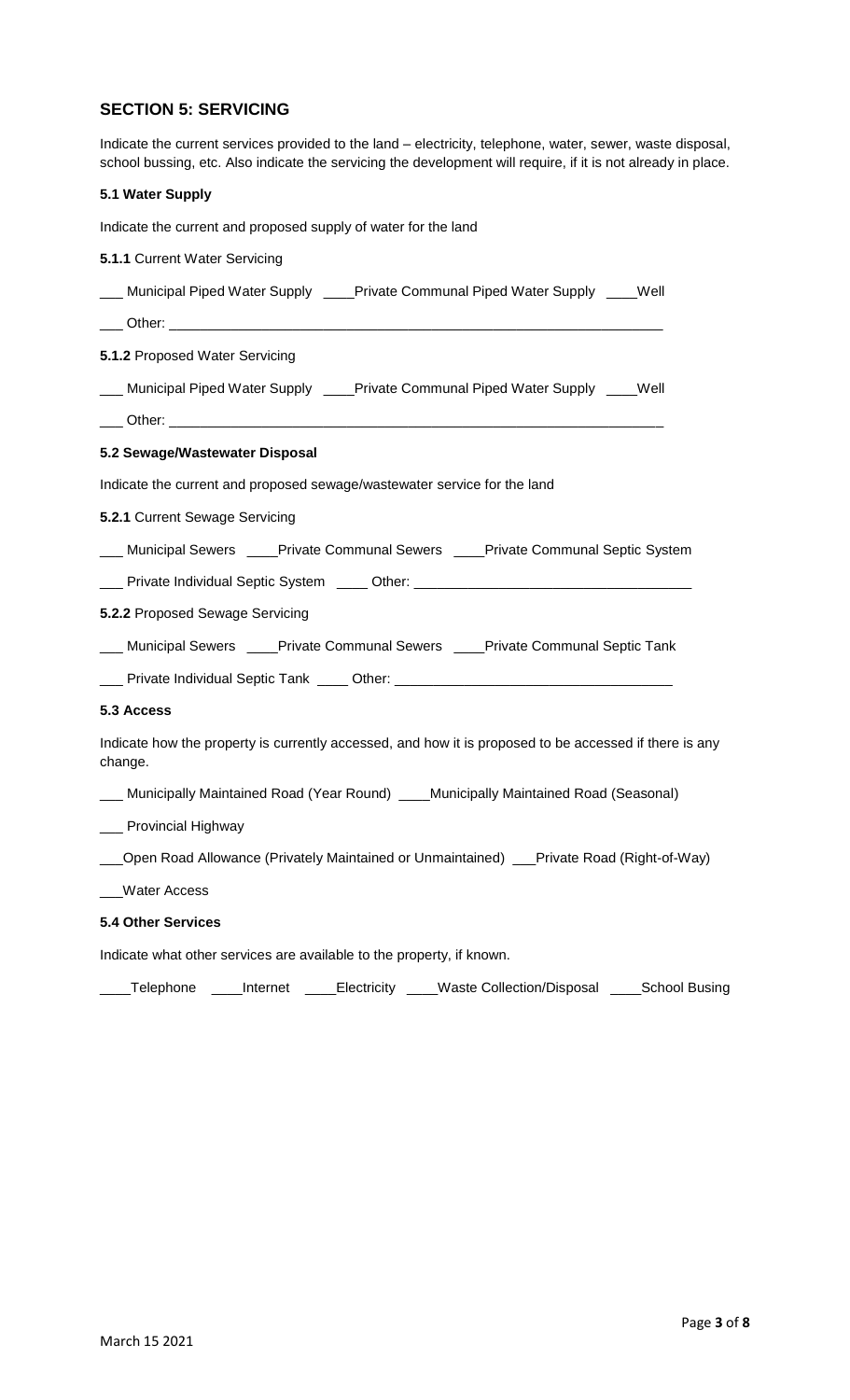## **SECTION 6: NATURAL HERITAGE AND CULTURAL HERITAGE**

### **6.1 Natural Heritage**

Check off any known Natural Heritage values on the land or on adjacent lands. If unknown, indicate this as well. The Manitoulin Planning Board Staff will also conduct an internal screening of the application for Natural Heritage values.

| <b>Natural Heritage Value</b>      | On the Subject Land | Within 500 m |
|------------------------------------|---------------------|--------------|
| A Fish Habitat                     |                     |              |
| A Nesting Site                     |                     |              |
| An Endangered Species Habitat      |                     |              |
| Significant Wildlife Habitat       |                     |              |
| A Deer Wintering Area/Deer yard    |                     |              |
| A Natural Heritage System          |                     |              |
| A Wetland                          |                     |              |
| A Provincially Significant Wetland |                     |              |

### **6.2 Cultural Heritage and Archaeological Potential**

Check off any known Cultural Heritage or Archaeological features or potential features on the land or on adjacent lands. If unknown, indicate this as well. Manitoulin Planning Board Staff will conduct an internal screening of the application for Cultural Heritage values and archaeological potential.

| <b>Cultural/Archaeological</b><br><b>Features or Potential</b> | On the Subject Land | Within 500 m |
|----------------------------------------------------------------|---------------------|--------------|
| A Municipally-designated                                       |                     |              |
| heritage site                                                  |                     |              |
| A Provincially-designated                                      |                     |              |
| heritage site                                                  |                     |              |
| *A Cemetery or Burial Site                                     |                     |              |
| *A Known Archaeological Site                                   |                     |              |
| (Including Local/Aboriginal                                    |                     |              |
| Knowledge of a site)                                           |                     |              |
| *Land is within 300 m of a water                               |                     |              |
| body                                                           |                     |              |
| *Evidence of 2 or more of the                                  |                     |              |
| following: elevated topography,                                |                     |              |
| well-drained sandy soil,                                       |                     |              |
| distinctive land formations,                                   |                     |              |
| resource extraction areas, early                               |                     |              |
| historic settlement, or early                                  |                     |              |
| historic transportation routes                                 |                     |              |

If any of the features marked with an asterisk (\*) are present on the subject or adjacent lands, it is considered to have **Archaeological Potential.** See Appendix A for required studies.

## **SECTION 7: CURRENT AND PAST APPLICATIONS**

### **7.1 Current Planning Applications**

**7.1.1** Are there any **planning applications currently in progress** on the subject land (e.g. consent to sever, zoning amendment)? If so, list the **File Numbers** for those applications.

\_\_\_\_\_\_\_\_\_\_\_\_\_\_\_\_\_\_\_\_\_\_\_\_\_\_\_\_\_\_\_\_\_\_\_\_\_\_\_\_\_\_\_\_\_\_\_\_\_\_\_\_\_\_\_\_\_\_\_\_\_\_\_\_\_\_\_\_\_\_\_\_\_\_\_\_\_\_\_\_\_\_

### **7.2 Past Planning Applications**

**7.2.1** List the **file numbers** for any **past planning applications** that have applied to the subject land.

\_\_\_\_\_\_\_\_\_\_\_\_\_\_\_\_\_\_\_\_\_\_\_\_\_\_\_\_\_\_\_\_\_\_\_\_\_\_\_\_\_\_\_\_\_\_\_\_\_\_\_\_\_\_\_\_\_\_\_\_\_\_\_\_\_\_\_\_\_\_\_\_\_\_\_\_\_\_\_\_\_\_\_

\_\_\_\_\_\_\_\_\_\_\_\_\_\_\_\_\_\_\_\_\_\_\_\_\_\_\_\_\_\_\_\_\_\_\_\_\_\_\_\_\_\_\_\_\_\_\_\_\_\_\_\_\_\_\_\_\_\_\_\_\_\_\_\_\_\_\_\_\_\_\_\_\_\_\_\_\_\_\_\_\_\_\_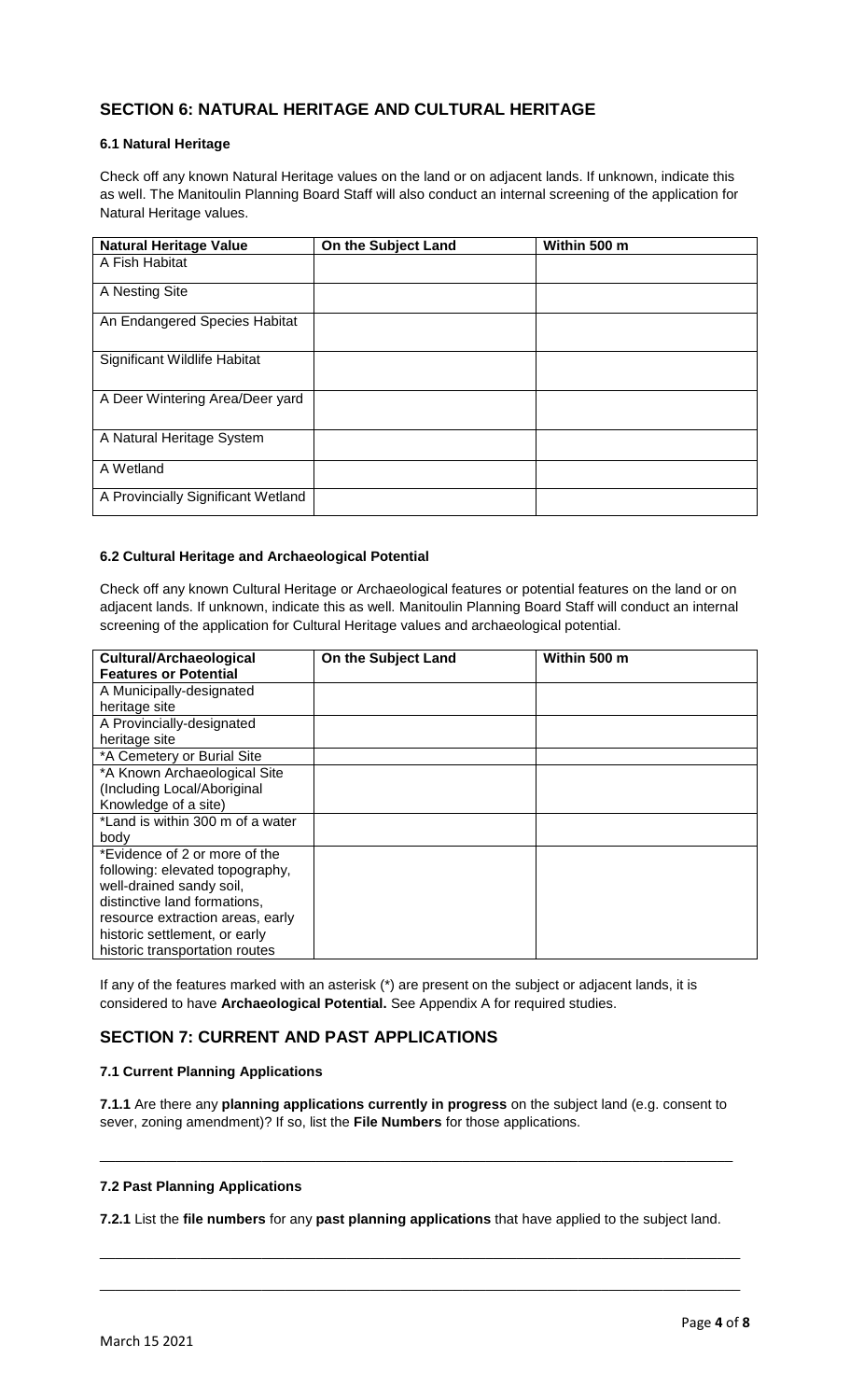## **SECTION 8: SETTLEMENT AREAS AND EMPLOYMENT AREAS**

#### **8.1 Settlement Areas**

Does the application propose any additions or changes to **Settlement Area boundaries** set out in the Official Plan? If Yes, specify the policies in the Official Plan relating to Settlement Area expansion.

\_\_\_\_\_\_\_\_\_\_\_\_\_\_\_\_\_\_\_\_\_\_\_\_\_\_\_\_\_\_\_\_\_\_\_\_\_\_\_\_\_\_\_\_\_\_\_\_\_\_\_\_\_\_\_\_\_\_\_\_\_\_\_\_\_\_\_\_\_\_\_\_\_\_\_\_\_\_\_\_\_\_\_\_

\_\_\_\_\_\_\_\_\_\_\_\_\_\_\_\_\_\_\_\_\_\_\_\_\_\_\_\_\_\_\_\_\_\_\_\_\_\_\_\_\_\_\_\_\_\_\_\_\_\_\_\_\_\_\_\_\_\_\_\_\_\_\_\_\_\_\_\_\_\_\_\_\_\_\_\_\_\_\_\_\_\_\_\_

\_\_\_\_\_\_\_\_\_\_\_\_\_\_\_\_\_\_\_\_\_\_\_\_\_\_\_\_\_\_\_\_\_\_\_\_\_\_\_\_\_\_\_\_\_\_\_\_\_\_\_\_\_\_\_\_\_\_\_\_\_\_\_\_\_\_\_\_\_\_\_\_\_\_\_\_\_\_\_\_\_\_\_\_

\_\_\_\_\_\_\_\_\_\_\_\_\_\_\_\_\_\_\_\_\_\_\_\_\_\_\_\_\_\_\_\_\_\_\_\_\_\_\_\_\_\_\_\_\_\_\_\_\_\_\_\_\_\_\_\_\_\_\_\_\_\_\_\_\_\_\_\_\_\_\_\_\_\_\_\_\_\_\_\_\_\_\_\_

### **8.2 Employment Areas**

Does the application propose redesignating any lands currently designated as an **Employment Area**? If Yes, specify the policies in the Official Plan relating to the removal of land from an Employment Area.

\_\_\_\_\_\_\_\_\_\_\_\_\_\_\_\_\_\_\_\_\_\_\_\_\_\_\_\_\_\_\_\_\_\_\_\_\_\_\_\_\_\_\_\_\_\_\_\_\_\_\_\_\_\_\_\_\_\_\_\_\_\_\_\_\_\_\_\_\_\_\_\_\_\_\_\_\_\_\_\_\_\_\_\_

\_\_\_\_\_\_\_\_\_\_\_\_\_\_\_\_\_\_\_\_\_\_\_\_\_\_\_\_\_\_\_\_\_\_\_\_\_\_\_\_\_\_\_\_\_\_\_\_\_\_\_\_\_\_\_\_\_\_\_\_\_\_\_\_\_\_\_\_\_\_\_\_\_\_\_\_\_\_\_\_\_\_\_\_

\_\_\_\_\_\_\_\_\_\_\_\_\_\_\_\_\_\_\_\_\_\_\_\_\_\_\_\_\_\_\_\_\_\_\_\_\_\_\_\_\_\_\_\_\_\_\_\_\_\_\_\_\_\_\_\_\_\_\_\_\_\_\_\_\_\_\_\_\_\_\_\_\_\_\_\_\_\_\_\_\_\_\_\_

\_\_\_\_\_\_\_\_\_\_\_\_\_\_\_\_\_\_\_\_\_\_\_\_\_\_\_\_\_\_\_\_\_\_\_\_\_\_\_\_\_\_\_\_\_\_\_\_\_\_\_\_\_\_\_\_\_\_\_\_\_\_\_\_\_\_\_\_\_\_\_\_\_\_\_\_\_\_\_\_\_\_\_\_

### **SECTION 9: PROVINCIAL POLICY**

**9.1 Provincial Policy Statement 2020 (available at [https://www.ontario.ca/page/provincial-policy](https://www.ontario.ca/page/provincial-policy-statement-2020)[statement-2020\)](https://www.ontario.ca/page/provincial-policy-statement-2020)**

In your opinion, does this application conform to the policies of the *Provincial Policy Statement 2020*?

\_\_\_\_\_\_\_\_\_\_\_\_\_\_\_\_\_\_\_\_\_\_\_\_\_\_\_\_\_\_\_\_\_\_\_\_\_\_\_\_\_\_\_\_\_\_\_\_\_\_\_\_\_\_\_\_\_\_\_\_\_\_\_\_\_\_\_\_\_\_\_\_\_\_\_\_\_\_\_\_\_\_\_\_

**9.2 Provincial Plans**

### **SECTION 10: OTHER INFORMATION**

Is there any other information that you think may be useful to the Municipality, the Manitoulin Planning Board, or any other agencies in reviewing this application?

\_\_\_\_\_\_\_\_\_\_\_\_\_\_\_\_\_\_\_\_\_\_\_\_\_\_\_\_\_\_\_\_\_\_\_\_\_\_\_\_\_\_\_\_\_\_\_\_\_\_\_\_\_\_\_\_\_\_\_\_\_\_\_\_\_\_\_\_\_\_\_\_\_\_\_\_\_\_\_\_\_\_\_\_

\_\_\_\_\_\_\_\_\_\_\_\_\_\_\_\_\_\_\_\_\_\_\_\_\_\_\_\_\_\_\_\_\_\_\_\_\_\_\_\_\_\_\_\_\_\_\_\_\_\_\_\_\_\_\_\_\_\_\_\_\_\_\_\_\_\_\_\_\_\_\_\_\_\_\_\_\_\_\_\_\_\_\_\_

\_\_\_\_\_\_\_\_\_\_\_\_\_\_\_\_\_\_\_\_\_\_\_\_\_\_\_\_\_\_\_\_\_\_\_\_\_\_\_\_\_\_\_\_\_\_\_\_\_\_\_\_\_\_\_\_\_\_\_\_\_\_\_\_\_\_\_\_\_\_\_\_\_\_\_\_\_\_\_\_\_\_\_\_

\_\_\_\_\_\_\_\_\_\_\_\_\_\_\_\_\_\_\_\_\_\_\_\_\_\_\_\_\_\_\_\_\_\_\_\_\_\_\_\_\_\_\_\_\_\_\_\_\_\_\_\_\_\_\_\_\_\_\_\_\_\_\_\_\_\_\_\_\_\_\_\_\_\_\_\_\_\_\_\_\_\_\_\_

\_\_\_\_\_\_\_\_\_\_\_\_\_\_\_\_\_\_\_\_\_\_\_\_\_\_\_\_\_\_\_\_\_\_\_\_\_\_\_\_\_\_\_\_\_\_\_\_\_\_\_\_\_\_\_\_\_\_\_\_\_\_\_\_\_\_\_\_\_\_\_\_\_\_\_\_\_\_\_\_\_\_\_\_

\_\_\_\_\_\_\_\_\_\_\_\_\_\_\_\_\_\_\_\_\_\_\_\_\_\_\_\_\_\_\_\_\_\_\_\_\_\_\_\_\_\_\_\_\_\_\_\_\_\_\_\_\_\_\_\_\_\_\_\_\_\_\_\_\_\_\_\_\_\_\_\_\_\_\_\_\_\_\_\_\_\_\_\_

\_\_\_\_\_\_\_\_\_\_\_\_\_\_\_\_\_\_\_\_\_\_\_\_\_\_\_\_\_\_\_\_\_\_\_\_\_\_\_\_\_\_\_\_\_\_\_\_\_\_\_\_\_\_\_\_\_\_\_\_\_\_\_\_\_\_\_\_\_\_\_\_\_\_\_\_\_\_\_\_\_\_\_\_

\_\_\_\_\_\_\_\_\_\_\_\_\_\_\_\_\_\_\_\_\_\_\_\_\_\_\_\_\_\_\_\_\_\_\_\_\_\_\_\_\_\_\_\_\_\_\_\_\_\_\_\_\_\_\_\_\_\_\_\_\_\_\_\_\_\_\_\_\_\_\_\_\_\_\_\_\_\_\_\_\_\_\_\_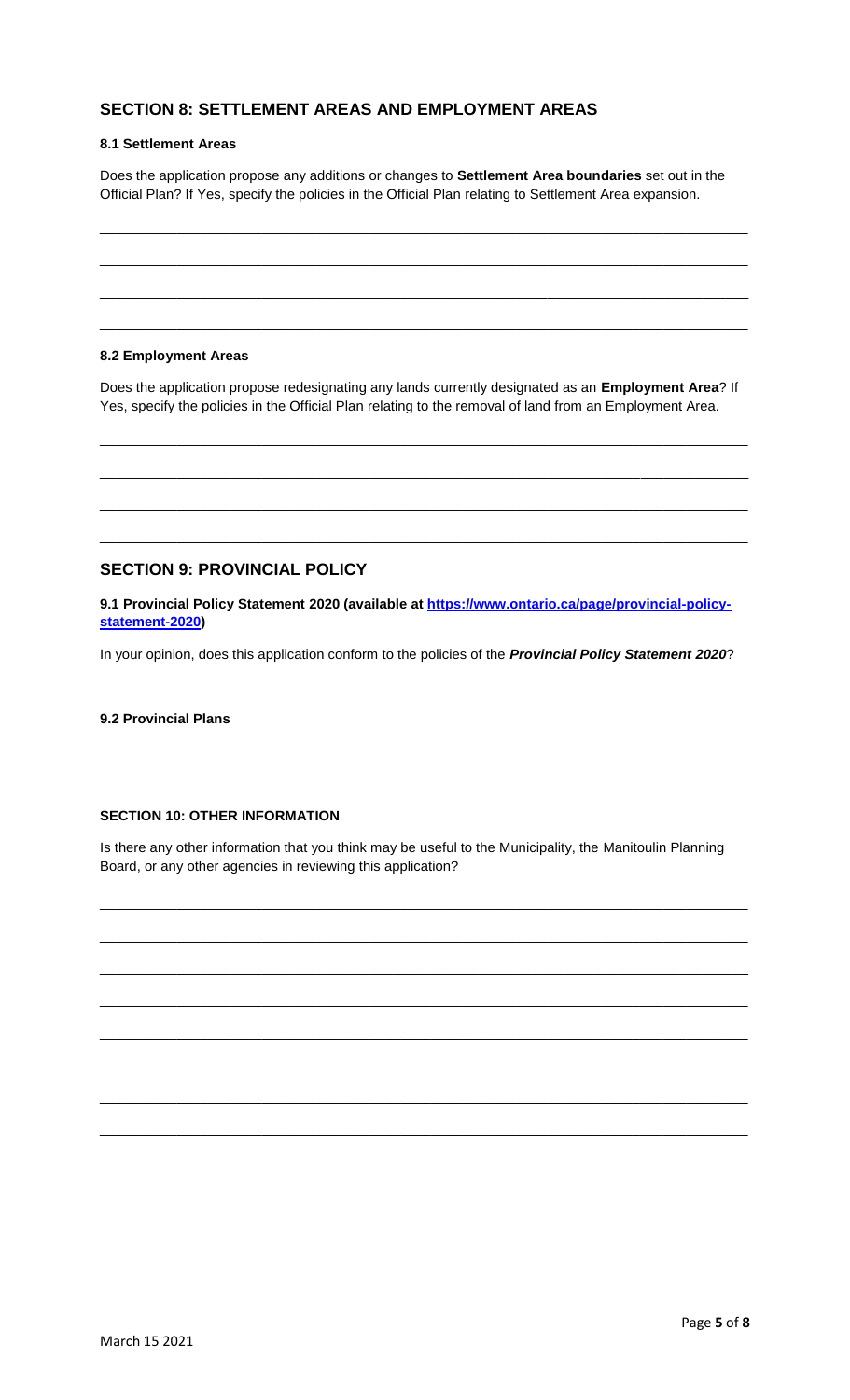### **SECTION 11: SIGNATURES AND AUTHORIZATION**

### **11.1 Affidavit or Sworn Declaration**

| that accompany this application is true.         | information contained in this application is true and that the information contained in the documentation |
|--------------------------------------------------|-----------------------------------------------------------------------------------------------------------|
| Sworn (or declared) before me                    |                                                                                                           |
|                                                  |                                                                                                           |
| In the <u>______________________________</u>     | 2.                                                                                                        |
| This ______ day of ______________________ 20____ |                                                                                                           |
|                                                  |                                                                                                           |
|                                                  | Property Owners or Authorized Agent/Applicant                                                             |
| <b>Commissioner of Oaths</b>                     |                                                                                                           |
| <b>11.2 Authorized Agent</b>                     |                                                                                                           |
|                                                  | Fill out this section only if you are authorizing another person to make this application on your behalf. |

I/We, \_\_\_\_\_\_\_\_\_\_\_\_\_\_\_\_\_\_\_\_\_\_\_\_\_\_\_\_\_\_\_\_, am/are the registered owners of the subject lands for which this application is to apply. I/We do hereby grant authorization to \_\_\_\_\_\_\_\_\_\_\_\_\_\_\_\_\_ to act on my/our behalf in regard to this application.

| Date |  |
|------|--|
|      |  |
|      |  |
|      |  |

Property Owners

#### **11.3 Permission to Enter**

I/We hereby authorize the members of the staff of the Municipality and/or the Planning Board to enter up on the subject lands and premises for the limited purpose of evaluating the merits of this application. This is their authority to do so.

| Date |    |
|------|----|
|      | 3. |
|      |    |
|      |    |

Property Owners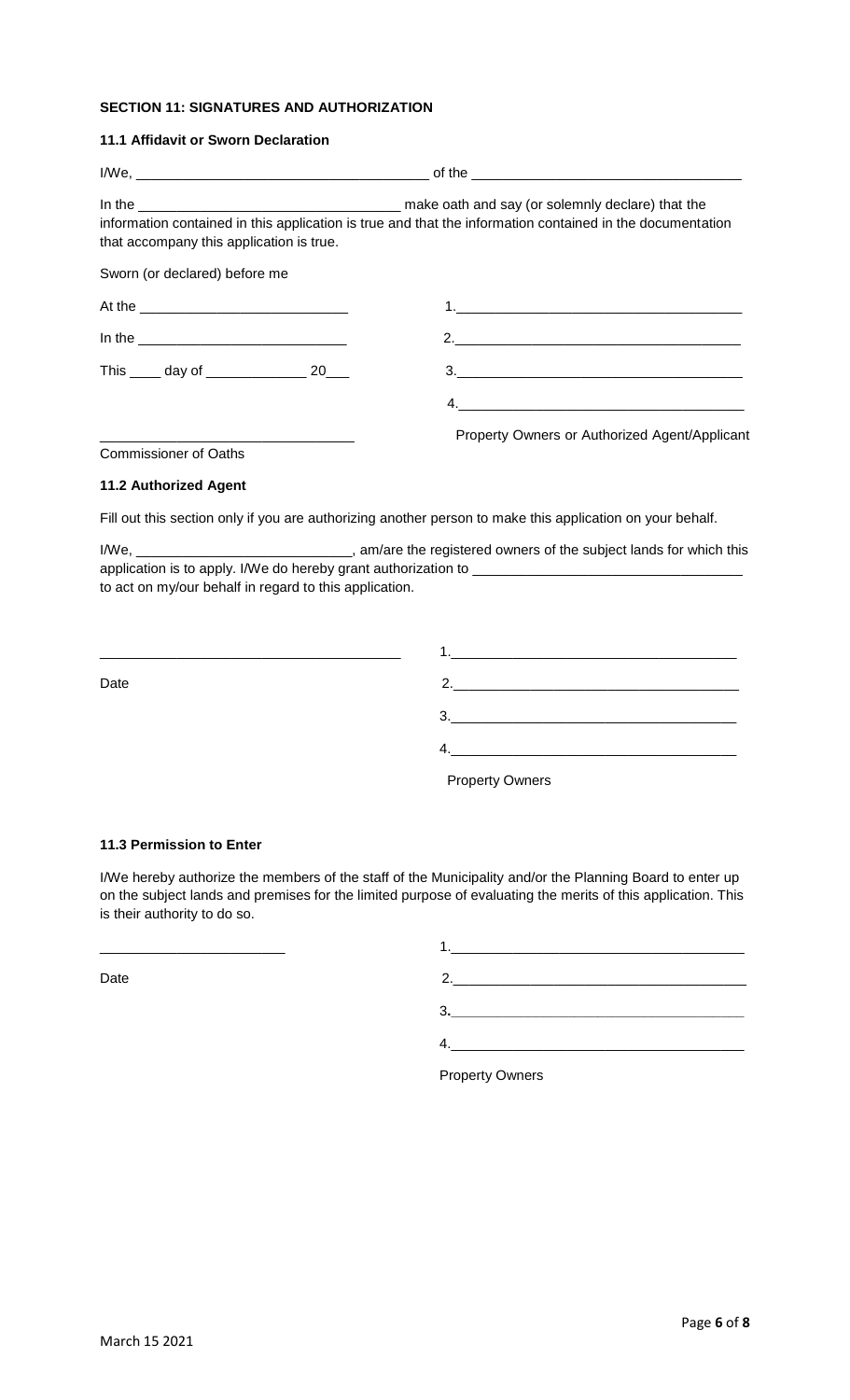## **SECTION 12: SKETCH**

**Legal Description** 



**Key Map** 

## **Sketch**